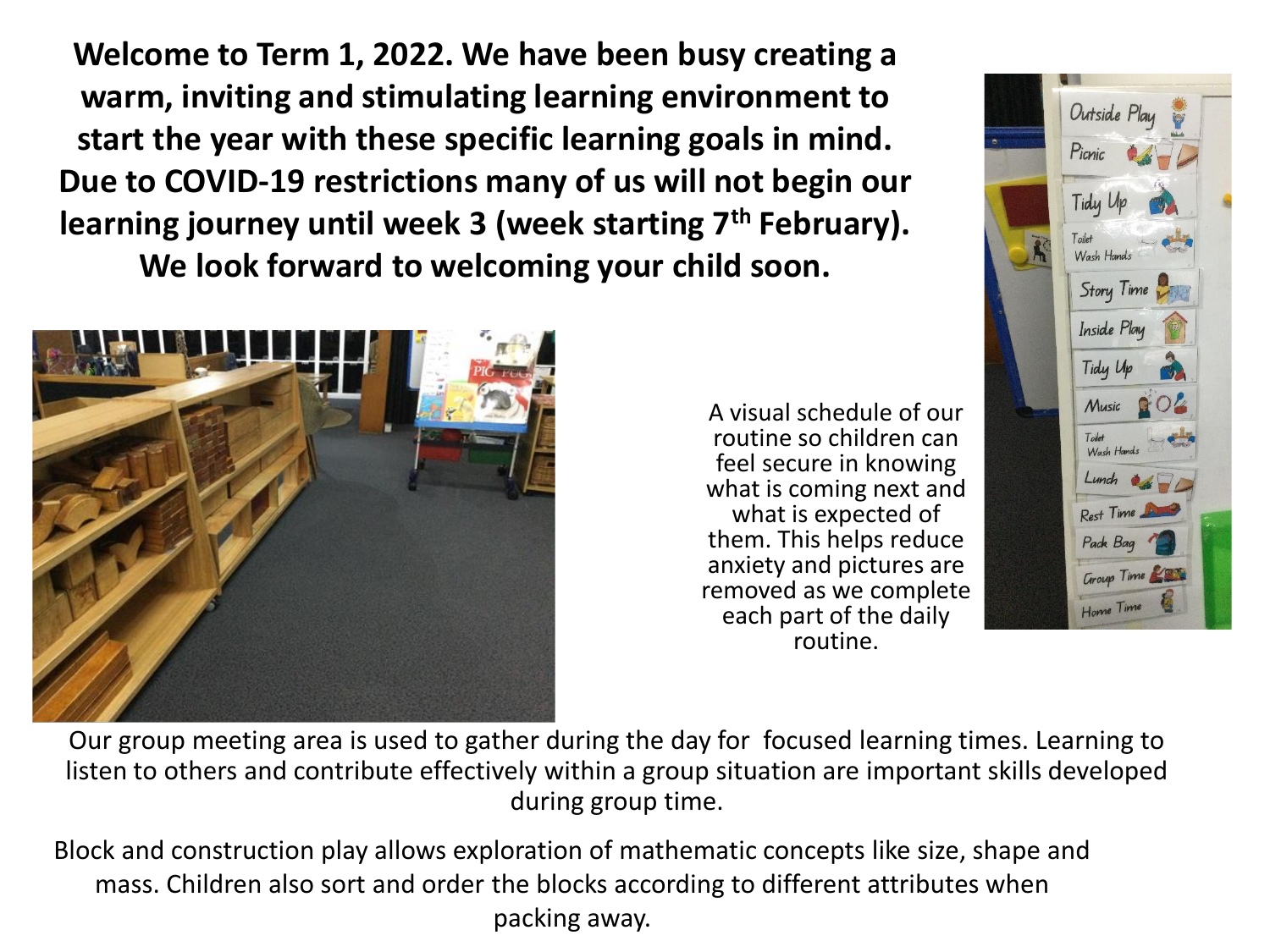Getting to know each child is a focus for us in Term 1. Dramatic play in home corner provides a social play space where familiar objects and activities from home can be explored. Using language to ask a friend, "do you want a cup of coffee?"; showing resilience and courage as you wait for a turn to wear a favourite skirt or cooperating to set the table with a friend are all ways social, emotional and thinking skills develop in this area.

The dolls house, pets and vehicle props are familiar homelike resources. Children can talk about their own home compared to the doll house props, role play or simply find a quiet space.



Small world imaginative play is a chance to use language, act out ideas and negotiate.



A range of familiar kitchen, clothing and baby care items are provided.



Exploring emotions in this area builds self-awareness and wellbeing and leads to self-regulation skills.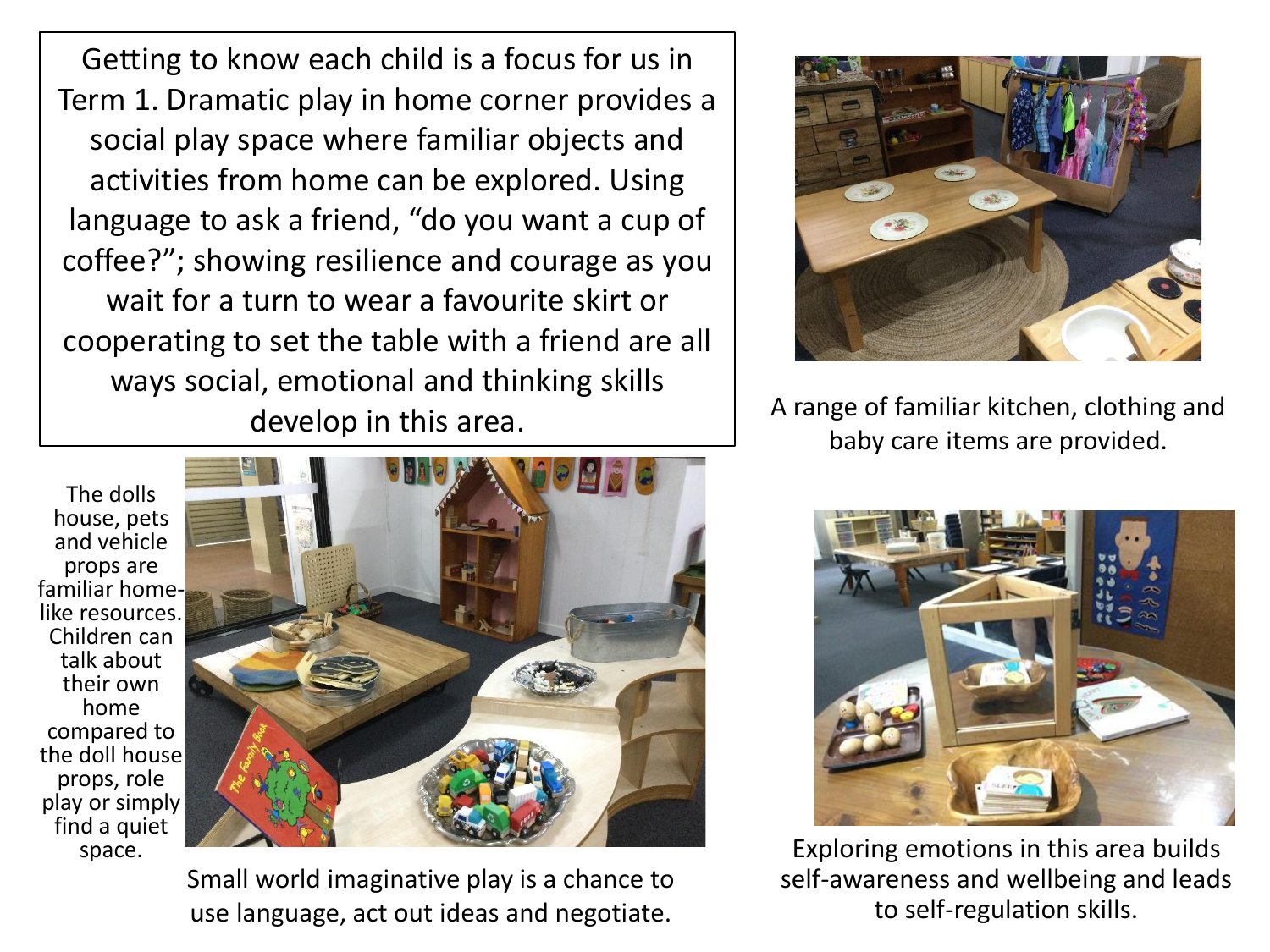Props to explore numbers from  $1 - 10$  are provided in a playbased, hands-on way to engage the children as they sing and dramatise "One Elephant Went Out to Play".



We value each child's individual family background and aim to extend general knowledge about the world we live in.

In the coming weeks we will display family profiles for each child.

Our library and literacy area is a quiet, inviting space where we practice correct handling of books and explore stories in a range of formats, including puppets and felts.